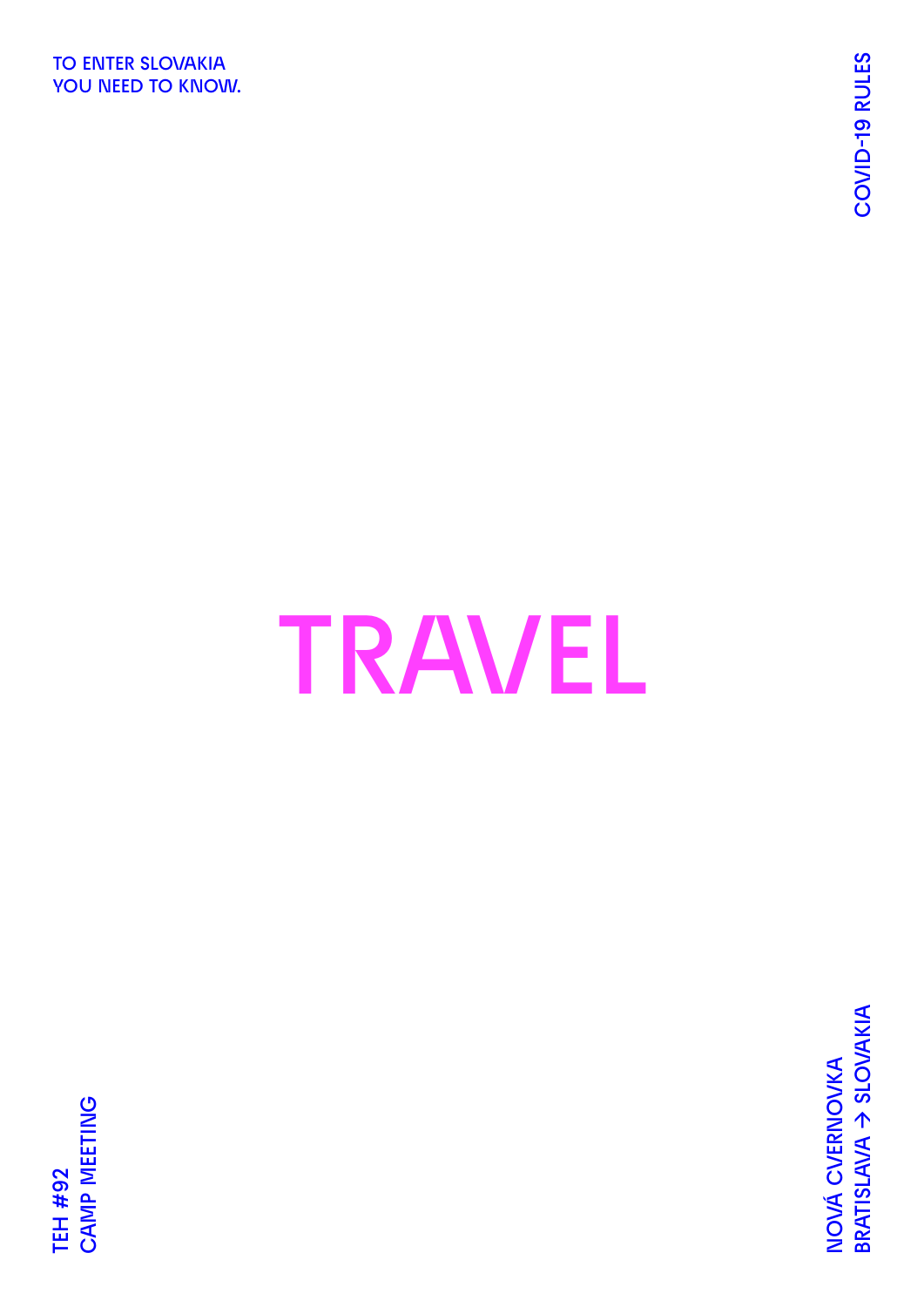# **TRAVEL GUIDE TO NOVÁ CVERNOVKA**

**Slovakia is almost the "heart of Europe", so traveling to us should be easy from any direction. And one more advantage - Bratislava is close to Vienna so the transport connection is perhaps even better!**

**——————————————————————**

**Put your pin in google maps on this address:** 

**Nová Cvernovka Račianska 78 831 02 Bratislava Slovakia**

# **BY CAR**

**The speed limit on the roads in town is 50km/h, out of town 90 km/h and on the motorway 130 km/h.**

**——————————————————————**

**It is necessary to have a toll sticker (vignette) if you want to drive on the motorway in Slovakia. The price of a toll sticker for one year is 50 Euro. One month's toll sticker is 14 Euro and a 10 day toll sticker costs 10 Euro. You can buy the toll ticket at the gas stations or [online.](https://eznamka.sk/en)**

# **DRIVING TIME**

**→ Arriving from Košice, Slovakia Via E571/E58 // 4 h 42 min. in normal traffic**

**——————————————————————**

- **→ Arriving from Prague, Czech republic Via D1/E65 and D2/E65 // 3 h 53 min. in normal traffic**
- **→ Arriving from Vilnius, Lithuana Via S8 // 13 h 6 min. in normal traffic**
- **→ Arriving from Lund, Sweden Via D1/E65 // 12 h 58 min. in normal traffic**

**——————————————————————**

### **PARKING**

**Cvernovka there are several parking spaces or you can park in front of the "Bratislava-Predmestie" train station next door.**

# **BY PUBLIC TRANSPORT FROM AIRPORTS**

**As we mentioned, the connection to Bratislava is good due to the adjacent airport in Vienna. If you decide to travel by plane, we recommend choosing also this airport.**

**——————————————————————**

#### **FROM BRATISLAVA AIRPORT**

**Bratislava airport can be reached from the city centre in 15–20 minutes. To get to the city center you can take a taxi – do not forget to ask about the price in advance or use HOPIN, Bolt or Uber mobile app.**

**——————————————————————**

**You can also take the bus no. 61 to get to the city centre in the direction to the Main Railway Station (Hlavná železničná stanica).**

**For the majority of journeys to and from the airport, a 60-minute ticket is recommended. When travelling from the airport to the railway station or vice versa on route 61 with no transfers, it is enough to purchase a 30-minute ticket. A 0.35 € (15-minute discounted ticket) is necessary for luggage and is valid for 180 minutes, in spite of being a 15-minute ticket only if purchased for a passenger.**

**Both single and multi-journey time-limited tickets can be purchased in red ticket machines at the arrival terminal of the airport.**

**[Here](https://imhd.sk/ba/public-transport) you can find any other information about Bratislava public transport.**

**Right behind the buildings of Nová**